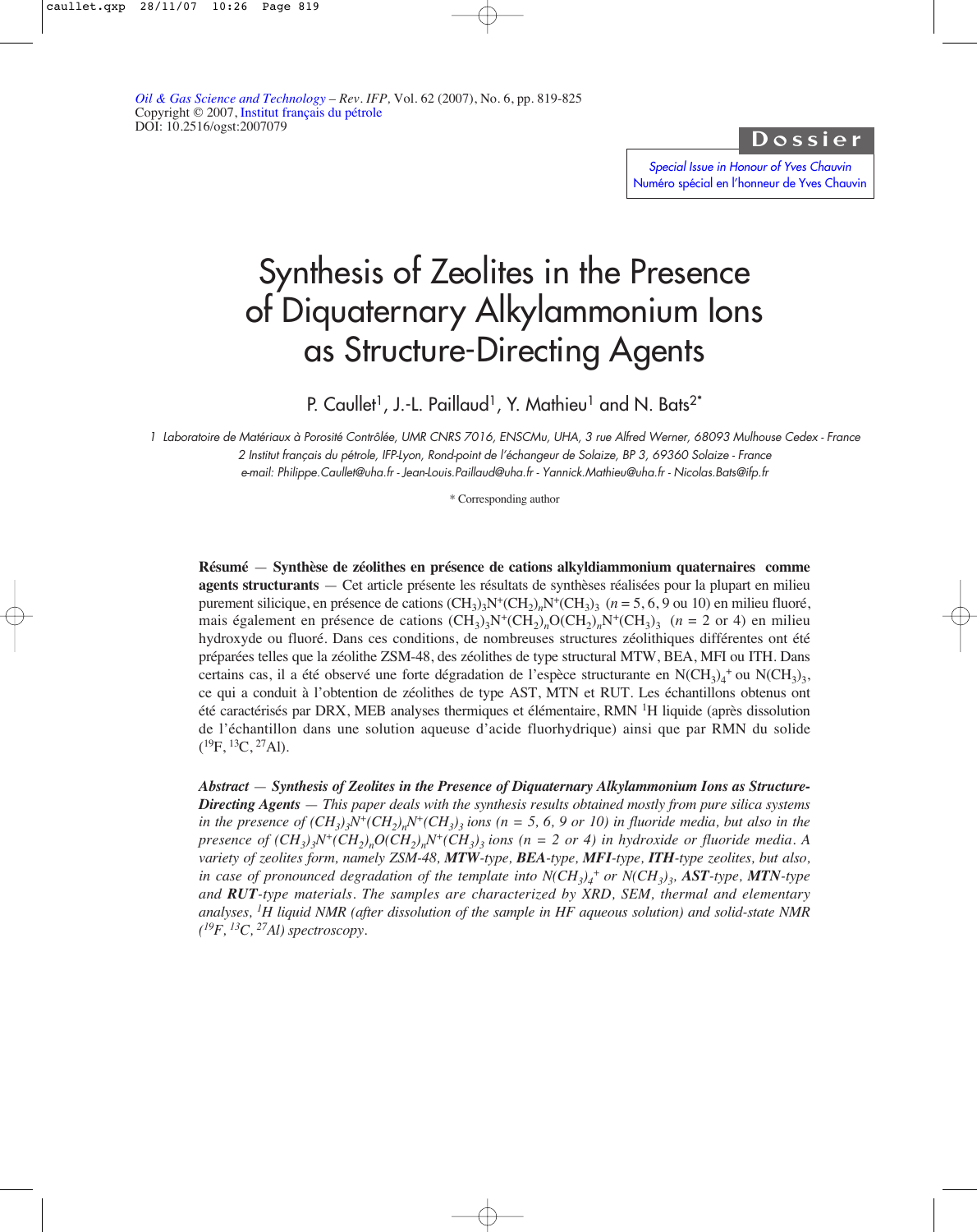## **INTRODUCTION**

The use of diquaternary alkylammonium ions with the general formula  $R_3N^+(CH_2)_nN^+R_3$  as structure directing agents (SDAs) has been widely reported, leading to a variety of zeolites, depending in particular on the length of the polymethylene chain, the nature of the R alkyl group, but also on the nature of the framework atoms or of the mobilizing  $(OH<sup>-</sup> or F<sup>-</sup>)$  agent [l-15].

This paper deals with the synthesis of zeolites in the presence of  $(CH_3)_3N^+(CH_2)_nN^+(CH_3)_3$  ions with  $n = 5, 6, 9$ or 10 in fluoride media, but also in the presence of  $(CH_3)_3N^+(CH_2)_nO(CH_2)_nN^+(CH_3)_3$  ions with  $n = 2$  or 4 in hydroxide or fluoride media. The use of the latter kind of SDAs, combining the 2 quaternary ammonium and ether chemical functions, was, to our knowledge, only once reported in the literature, leading to the formation of ZSM-11 in the presence of the 2,2-diethoxy-trimethylammonium cation [16]. Most syntheses are performed in purely silicic systems, a few experiments being also made in the additional presence of aluminium.

### **1 EXPERIMENTAL SECTION**

 $(CH_3)_3N^+(CH_2)_nN^+(CH_3)_3$  (*n*-diquat) with  $n = 6, 9$  or 10 are commercially available under their bromide form (Aldrich), whereas  $(CH_3)_3N^+(CH_2)_5N^+(CH_3)_3Br$  is prepared by reaction of 1,5 dibromopentane with trimethylamine [17].

 $(CH_3)_3N^+(CH_2)_2O(CH_2)_2N^+(CH_3)_3Br$  (BTMAEE<sup>2+</sup>Br) and  $(CH_3)_3N^+(CH_2)_4O(CH_2)_4-N^+(CH_3)_3Cl^-(BTMABE^{2+}Cl^-)$ are synthesized by reaction of trimethylamine with bis (2-bromoethyl) ether or bis (2-bromobutyl) ether [18]. The corresponding hydroxide forms are prepared by reaction with Ag2O.

Silica sources are Aerosil 130 (unless otherwise specified) from Degussa in hydroxide media or tetraethoxysilane in fluoride media, alumina sources are  $Al(OH)$ <sub>3</sub> (Reheis Ireland) or sodium aluminate (Carlo Erba) in hydroxide media or aluminium triisopropoxide in fluoride media.

Precursor gels are prepared as follows:

- dissolution in the required amount of water of the organic template source (halide or hydroxide) and possibly of the inorganic base (NaOH);
- addition of the optional aluminium source, followed by 30 min stirring;
- addition of the silica source, followed by 45 min (hydroxide media) or 14 h (fluoride media) stirring;
- addition of HF aqueous solution, followed by 15 min stirring.

Zeolitic materials are prepared under hydrothermal conditions in Teflon lined stainless steel autoclaves under static or stirred conditions (stirring is performed by tumbling of the autoclave at about a 15 rpm rate).

Synthesized products are recovered by filtration, washed with distilled water and finally dried overnight at 60°C. Recovered solids are then caracterised by powder XRD (STOE STADI-P diffractometer, with linear position-sensitive detector, Ge monochromated CuK $\alpha_1$  radiation), SEM (PHILIPS XL-30 microscope), TG/DSC (SETARAM LABSYS TG-DTA thermoanalyzer), solid state NMR (mainly  $^{19}$ F, Bruker DSX 400 spectrometer), <sup>1</sup>H liquid NMR (after dissolution in a HF aqueous solution, Bruker Advance 400 spectrometer).

#### **2 RESULTS AND DISCUSSION**

# **2.1 Syntheses in the Presence of the Bis (n-Trimethylaminoalkyl)Ethers**

When  $BTMAEE^{2+}Br$  is used in hydroxide media (gel composition: 60 SiO<sub>2</sub>; 0-0.5 Al<sub>2</sub>O<sub>3</sub>; 10 BTMAEE(Br)<sub>2</sub>; 5-10 Na<sub>2</sub>O; 2000-3000 H<sub>2</sub>O) in the 150-200°C temperature range for 1 to 15 days, a fast degradation of the SDA, probably through an Hoffmann's elimination reaction is observed. According to <sup>1</sup>H liquid NMR, the organic species present in the mother liquors as well as in the as-synthesized materials correspond to various mixtures of  $BTMAEE^{2+}$  derivatives, such as dimethylated or even monomethylated derivatives of this cation and also  $N(CH_3)_4^+$  or  $N(CH_3)_3$  species (spectra not shown). Table 1 describes the most representative syntheses performed in this system. From purely siliceous media, the obtention of pure ZSM-48 samples is only possible at 150 or 170°C under fast crystallisation conditions, *i*.*e*. in stirred systems and/or in the presence of seeds of ZSM-48 (2% versus silica weight, prepared by heating a gel of following composition 60 SiO<sub>2</sub>; 5 RBr<sub>2</sub>; 5 Na<sub>2</sub>O; 3000 H<sub>2</sub>O at 200°C for 2 days, R being the hexamethonium cation – HM2+-, according to the procedure given by Giordano *et al.* [19]). Without seeds and in unstirred systems, the recovered products are made of kenyaite, amorphous phase, quartz and ZSM-48 zeolite (and also **MTN**-type material at 200°C) in various proportions. Clearly the formation of ZSM-48 zeolite in the presence of the BTMAE $E<sup>2+</sup>$  cation is logical, considering the close morphological features of the BTMAEE<sup>2+</sup> and  $HM<sup>2+</sup>$  cations. Figures 1 and 2a,b display respectively a typical X-ray diffractogramm and typical micrographs (acicular crystals) of pure ZSM-48 samples. According to TG/ATD experiments and elementary analyses, the amount of occluded organics corresponds to about one SDA per unit cell (48 T atoms), with a small amount of incorporated water (ca. 0.5 wt.%) and sodium cations (ca. 0.4 ion per u.c.). The introduction of aluminium in the synthesis mixtures, even in low amounts, slows down the crystallisation rate and favours the co-crystallisation of the **MTW**-type zeolite (see *Tab. 1*). A pure (Si,Al) ZSM-48 zeolite sample (Si/Al ≈ 120) could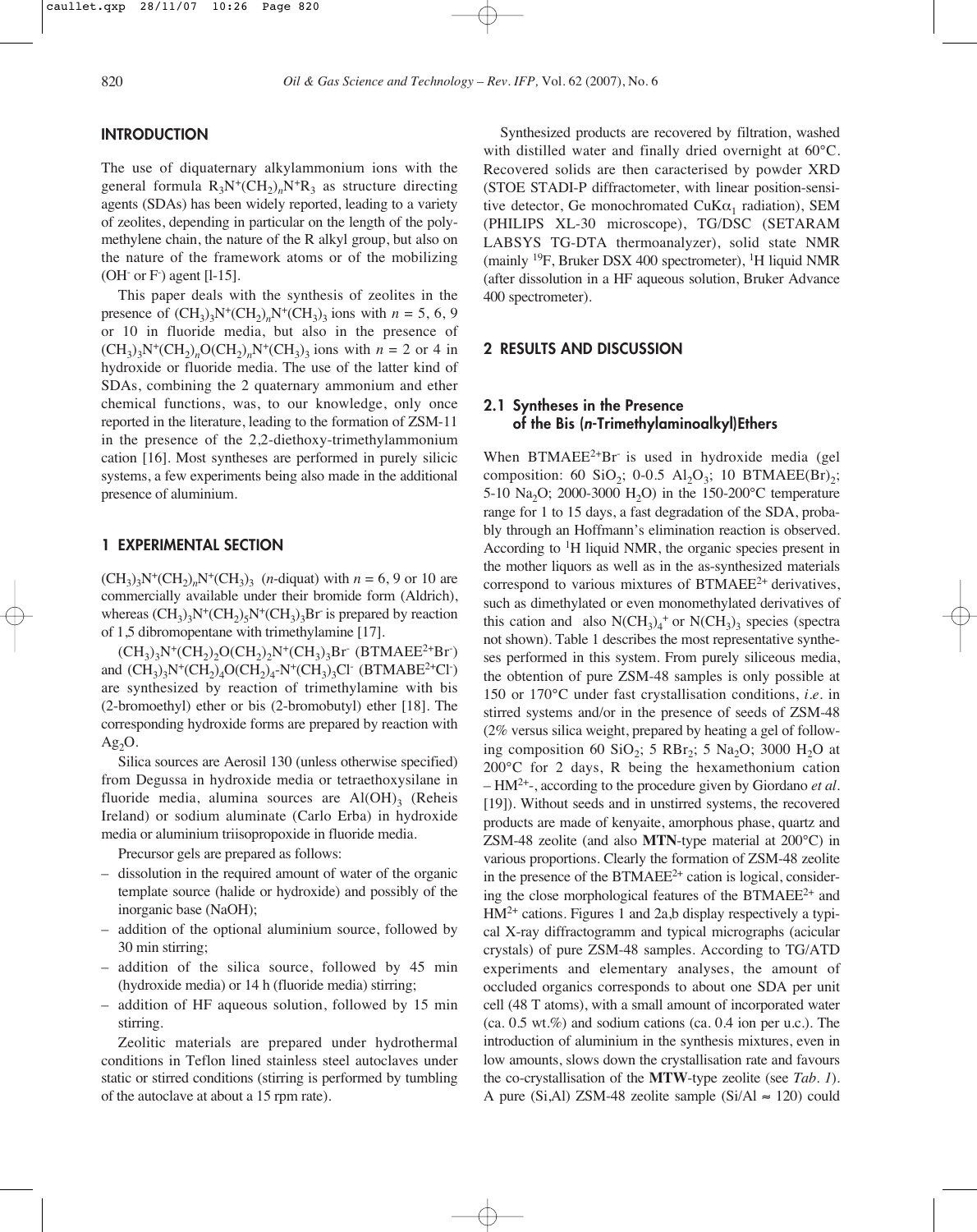| Experiment No. | $x$ value      | $T (^{\circ}C)$ | Time $(d)$    | Seeds* | Synthesis<br>Conditions | Products<br>$(from XRD)$ ** |
|----------------|----------------|-----------------|---------------|--------|-------------------------|-----------------------------|
|                | $\overline{0}$ | 170             |               | no     | unstirred               | $48 + K + Q$                |
|                | 0              | 170             | $\mathcal{L}$ | no     | stirred                 | 48                          |
|                | $\Omega$       | 170             |               | yes    | stirred                 | 48                          |
| 4              | $\Omega$       | 200             | 3             | no     | stirred                 | $Q + MTN + 48$              |
|                | $\Omega$       | 150             |               | no     | stirred                 | 48                          |
| 6              | 0.5            | 170             |               | yes    | stirred                 | $MTW + 48 + Am$ .           |
|                | 0.25           | 170             | $\bigcap$     | yes    | stirred                 | $48 + MTW$                  |
| $8***$         | 0.25           | 170             |               | yes    | stirred                 | 48                          |
|                |                |                 |               |        |                         |                             |

TABLE 1 Description of the most representative syntheses in hydroxide medium in the presence of BTMAEE<sup>2+</sup> (60 SiO<sub>2</sub>; *x* Al<sub>2</sub>O<sub>3</sub>; 10 BTMAEE(Br)<sub>2</sub>; 10 Na<sub>2</sub>O; 3000 H<sub>2</sub>O)

ZSM-48 as-made crystals (2 wt.% *vs.* silica).

\*\* 48: ZSM-48 zeolite; **MTW**: **MTW**-type zeolite; **MTN**: **MTN**-type material; K: kenyaite; Q: quartz; Am.: amorphous phase).

\*\*\*Use of Aerosil 380 instead of Aerosil 130.



however be obtained from a gel with the same Si/Al molar ratio in presence of seeds, in stirred system and using a more reactive silica source, Aerosil 380. The <sup>27</sup>Al MAS NMR spectrum (not shown) of the as-made (Si/Al) ZSM-48 zeolite sample, displays a single signal at 48 ppm/Al( $H_2O$ ) $_6^{3+}$ , characteristic of tetrahedrally coordinated aluminium.

Syntheses were also performed in fluoride media (gel composition: 1 SiO<sub>2</sub>; 0-0.02 Al<sub>2</sub>O<sub>3</sub>; 0.25 BTMAEE(OH)<sub>2</sub>; 0.5-1 HF; 2-10  $H<sub>2</sub>O$ ) and allowed the formation of the **AST**type clathrasil, the **RUT**-type zeolite (Si/Al 13) and again the ZSM-48 zeolite (see *Tab. 2*). After 7 days at 170°C, from purely siliceous mixtures, an amorphous phase or a mixture of ZSM-48 zeolite and **AST**-type material (prolongation of the synthesis time up to 15 days led to a pure **AST**-type material) is obtained under unstirred or stirred conditions respectively, whereas a (Si,Al) mixture led to the **RUT**-type material.  $H^1$  liquid NMR and  $^{13}C$  MAS NMR of the **AST**- and **RUT**-type materials are consistent with the presence of the only organic species  $N(CH_3)_4^+$ , arising from the decomposition of the initial BTMAEE<sup>2+</sup> ion. <sup>19</sup>F MAS RMN shows the usual single peak at  $-39$  ppm/CFCl<sub>3</sub>, characteristic of F- ions occluded in D4R units, for the **AST**-type material and no signal at all for the **RUT**-type material. Note that Patarin *et al.* [20] prepared in fluoride media the **RUT**-type material in the presence of  $N(CH_3)_4^+$  ions and proposed to assign the small signals observed at -58 and -73 ppm/CFCl<sub>3</sub> on the 19F MAS NMR spectrum to F- ions occluded in micropores [21]. The syntheses performed under stirred conditions at 150°C from purely siliceous mixtures led to the **AST**-type material or to the ZSM-48 zeolite, depending on the dilution of the mixture, with a  $H_2O/SiO_2$  molar ratio equal to 5 or 2, respectively. This phase selectivity change agrees with the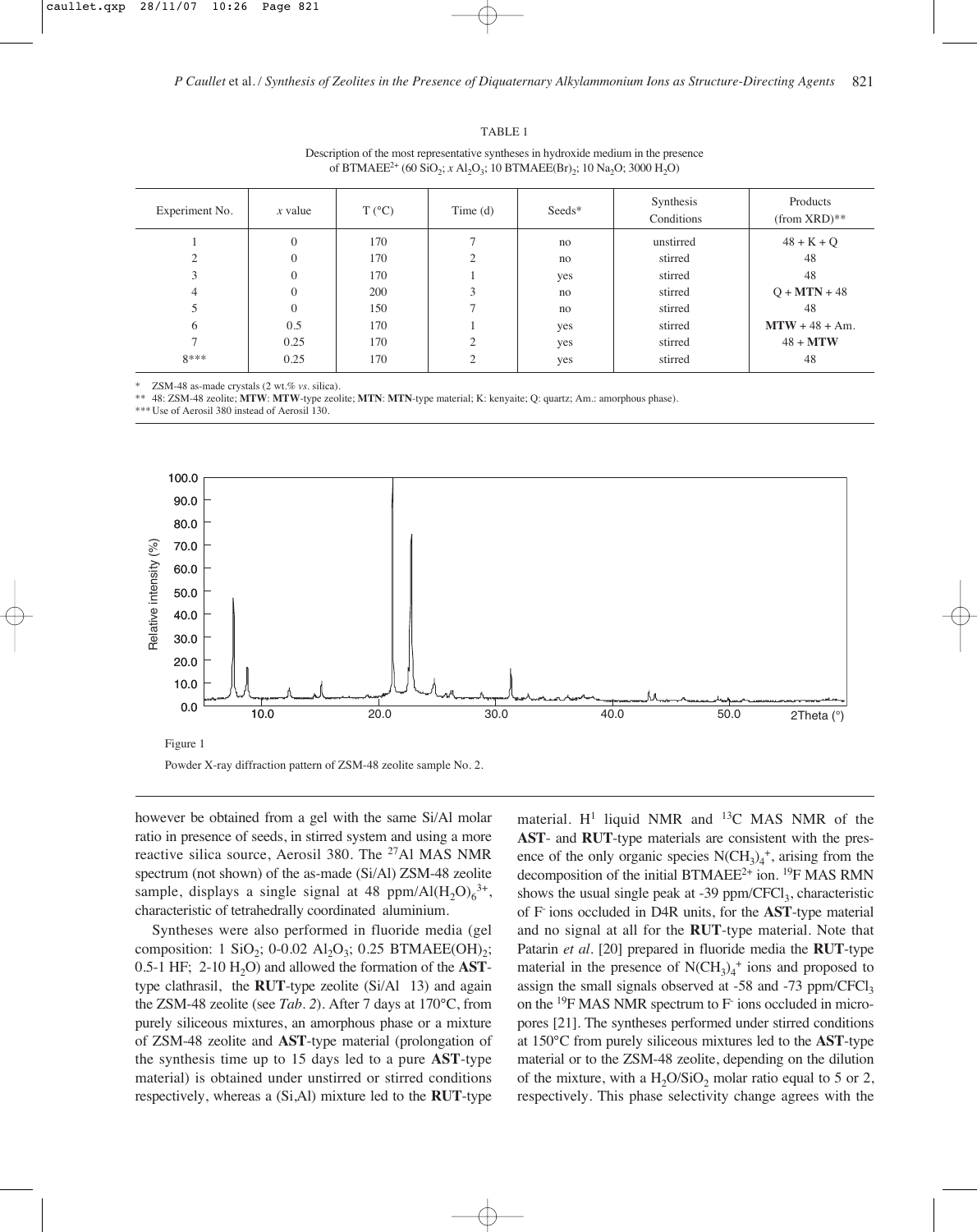

Scanning electron micrographs of ZSM-48 zeolite samples a) No. 2, b) 3, c) 16 and d) of beta zeolite sample No. 20.

previously reported observations in fluoride media [22-23], the formation of the less dense phase being favoured in concentrated systems. The powder X-ray diffractogramm and morphology of the ZSM-48 sample are analogous to the ones reported before *(Figs. 1, 2a, b)*, but according to <sup>1</sup>H liquid NMR, the BTMAEE<sup>2+</sup> is this time the only detected organic species as expected at the lower pH values used in fluoride media. 19F MAS NMR spectrum of the ZSM-48 sample No. 13 *(Fig. 3a)* shows the presence of a main signal at around -72 ppm/CFCl<sub>3</sub>, characteristic of  $F$  ions located in the channels of zeolites [21]. According to the elementary and thermal analysis results, the formula per u.c. is close to 1.64 BTMAEE<sup>2+</sup>; 2.3 F; 48 SiO<sub>2</sub> for this ZSM-48 sample. The F/N molar ratio is surprisingly much lower than 1 (about 0.7), which might be related to the presence of  $(Si-O)_{3}SiO$ <sup>-</sup> defects, although such kind of defects are rarely found in pure silica zeolites prepared in fluoride media [24]. The larger amount of  $BTMAEE^{2+}$  per unit cell in this sample prepared in fluoride medium, in comparison to the sample obtained in hydroxide medium, must also be underlined.

In consideration of the previous observations concerning the stability, the longer  $BTMABE<sup>2+</sup>$  cation (chloride form) was only tested in purely siliceous fluoride media at 170°C *(Tab. 2)*. With increase of the  $H_2O/SiO_2$  ratio in the reaction mixture, the formation of the **AST**-type clathrasil, a mixture of

the latter and zeolite beta, and finally ZSM-48 zeolite was observed. This selectivity change is apparently not in agreement with the usual observations [22, 23]. Actually, concentrated mixtures favour the decomposition of the BTMABE2+ ion, as evidenced by the 1H NMR spectra of samples 14-16 (spectra not shown). Whereas in samples 14 and 15 a mixture of BTMAEE<sup>2+</sup> and other degradation products (like  $N(CH_3)_4^+$ or  $N(CH_3)$ <sup>3</sup> is present, in the ZSM-48 sample No. 16, the only occluded template is the BTMABE<sup>2+</sup> cation. Figure 2c displays the corresponding morphology, with bundles of acicular crystals. Besides, the 19F MAS NMR spectrum of the ZSM-48 sample shows the presence of a main signal at around  $-72$  ppm/CFCl<sub>3</sub>, close to the value found before. Note finally that a slight change in the synthesis conditions (see experiments No. 16 and 17) leads to the formation of an **MFI**-type zeolite instead of the ZSM-48 zeolite, which might be due to a lower pH and/or a higher fluoride concentration.

## **2.2 Syntheses in the Presence of the n-Diquat**

The gel composition is the following:  $1 \text{ SiO}_2$ ; v (0.125-0.5) *n*-diquat(OH)<sub>2</sub>; *y* (0.25-1 HF); *z* (2-10) H<sub>2</sub>O. The most representative syntheses are described in Table 3 and are performed at 170°C for 7 days under static or stirred conditions.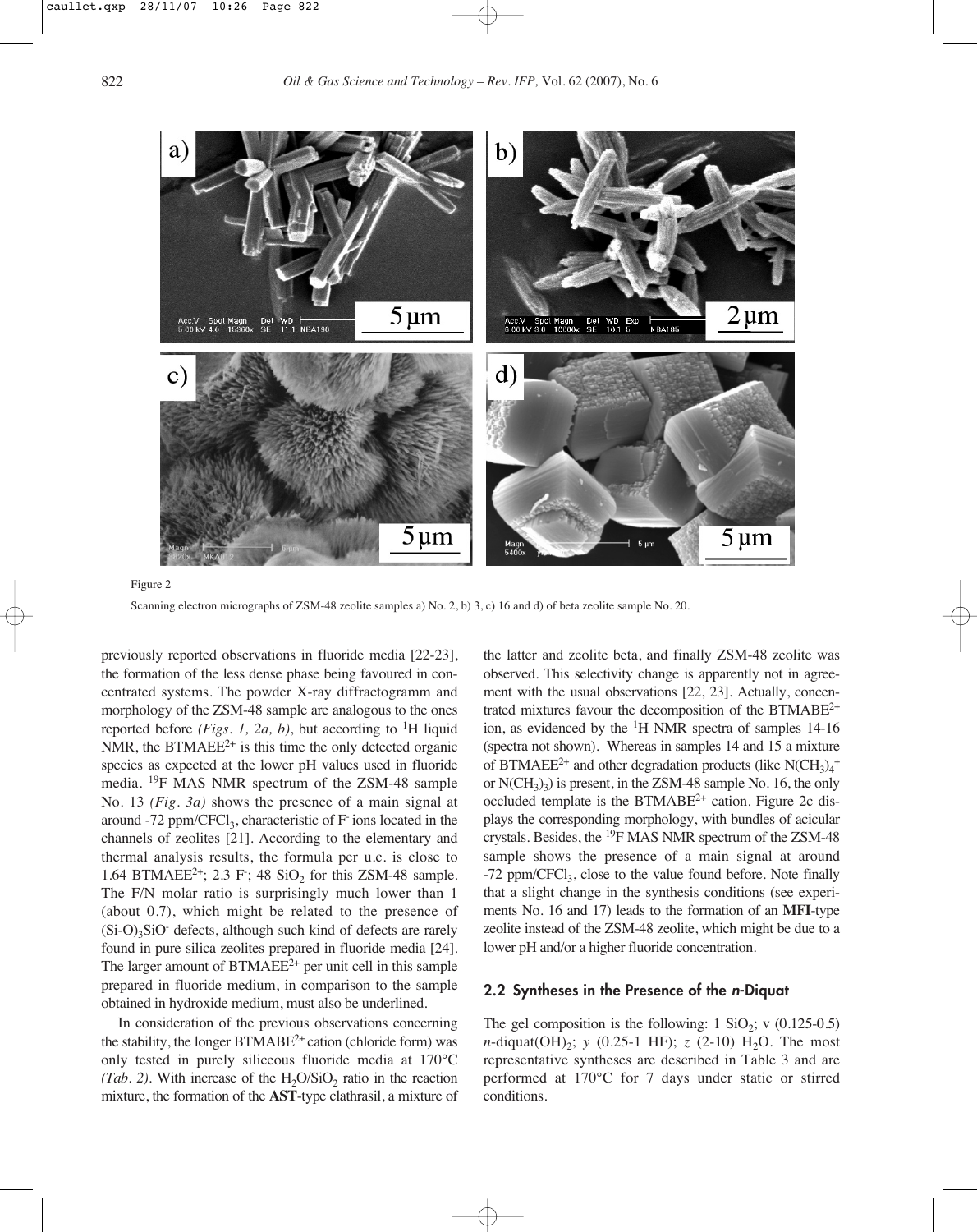

Figure 3

19F MAS NMR spectra of ZSM-48 zeolite sample No. 13 a); zeolite beta sample No. 20 b) and of **MFI**-type zeolite sample No. 23 c).

#### TABLE 2

Description of the most representative syntheses in fluoride medium in the presence of BTMAEE2+ or BTMABE<sup>2+</sup> (1 SiO<sub>2</sub>; *x* Al<sub>2</sub>O<sub>3</sub>; 0.25 R(OH)<sub>2</sub>; *y* HF; *z* H<sub>2</sub>O), 7 days

| <b>OSDA</b>   | Exp. No. | $T(^{\circ}C)$ | $x$ value | y value | z value        | Synthesis conditions | Products $(XRD)^*$ |
|---------------|----------|----------------|-----------|---------|----------------|----------------------|--------------------|
| <b>BTMAEE</b> | 9        | 170            | $\Omega$  | 0.5     | 5              | unstirred            | Am.                |
| <b>BTMAEE</b> | 10       | 170            | $\Omega$  | 0.5     |                | stirred              | $48 + AST + Am$ .  |
| <b>BTMAEE</b> | 11       | 170            | 0.02      | 0.5     |                | stirred              | <b>RUT</b>         |
| <b>BTMAEE</b> | 12       | 150            | $\Omega$  | 0.7     |                | stirred              | <b>AST</b>         |
| <b>BTMAEE</b> | 13       | 150            | $\Omega$  | 0.7     | $\overline{2}$ | stirred              | 48                 |
| <b>BTMABE</b> | 14       | 170            | $\Omega$  | 0.7     | $\overline{c}$ | stirred              | <b>AST</b>         |
| <b>BTMABE</b> | 15       | 170            | $\theta$  | 0.7     |                | stirred              | $AST + beta$       |
| <b>BTMABE</b> | 16       | 170            | $\theta$  | 0.7     | 10             | stirred              | 48                 |
| <b>BTMABE</b> | 17       | 170            | $\theta$  |         | 10             | stirred              | <b>MFI</b>         |
|               |          |                |           |         |                |                      |                    |

\* 48: ZSM-48 zeolite; **MFI**: **MFI**-type zeolite; **AST**: **AST** type material; **RUT**: **RUT**-type material; Am: amorphous phase.

In the presence of diquat-6, the phase selectivity changes upon dilution of the system from the very open zeolite ITQ-13 [13, 14] to the medium-pore ZSM-48 zeolite, in agreement with previous observations [22, 23]. In both products, 13C MAS NMR and 1H liquid NMR spectra (not shown) reveal that the only occluded organic species is the diquat-6 cation. The 19F MAS NMR spectra show the presence of two signals at around -39 ppm (F- ions occluded in double four ring units) and -66 ppm in ITQ-13, and again, of one main signal at around -72 ppm in the ZSM-48 sample. The latter sample displays the usual acicular morphology. The weight loss up to 1000°C lies around 7.6% and corresponds to the cumulated amounts of diquat-6 (6.8%) and  $F(0.73\%)$ . The formula per u.c. cell is thus  $48 \text{ SiO}_2$ : 1.04 diquat-6: 1.2 F. The too small amount of F ions to compensate for the positive charges of the organic cations was already observed above.

The syntheses in presence of diquat-9 or diquat-10 with  $z = 5$  lead to the beta zeolite displaying the usual square bi-pyramidal morphology *(Fig. 2d)*. According to thermal analyses and 1H NMR spectroscopy about 2 diquat cations are occluded per unit-cell, the organic weight content (about 16.5%) being close to the value found for zeolite beta prepared with tetraethylammonium cations [25]. The F- /diquat molar ratio is again anomalously low, actually only slightly higher than 1, instead of being close to 2, may be due to the presence of some  ${}^{3}Q$  connectivity defects. The  ${}^{19}F$  MAS NMR spectrum *(Fig. 3b)* display as expected two signals at  $-71.5$  and  $-59$  ppm/CFCl<sub>3</sub>, together with a small additional signal at around -39 ppm. The latter signal, characteristic of D4R units could be due to the presence of domains of **BEC**type zeolite, as already observed by Camblor *et al.* [26] for zeolite beta prepared with different templates. In the presence of diquat-9, a less open zeolite (**MFI**-type zeolite) is formed from a more diluted system  $(z = 10, \text{Exp. } 23)$  [22, 23]. The corresponding 19F MAS NMR spectrum *(Fig. 3c)* shows a signal at about -67 ppm/CFCl<sub>3</sub>. This value is slightly different from the value reported when the silicalite-1 is prepared with tetrapropylammonium [27]. Note that only the diquat-9 cation is detected by the  ${}^{1}$ H NMR spectroscopy. The corresponding X-ray diffractogramm is given in Figure 4 as well as a micrograph revealing a rather unusual rod-shaped morphology for this zeolite. In the most concentrated system  $(z = 2, Exp. 22)$  the formation of the **AST**-type clathrasil is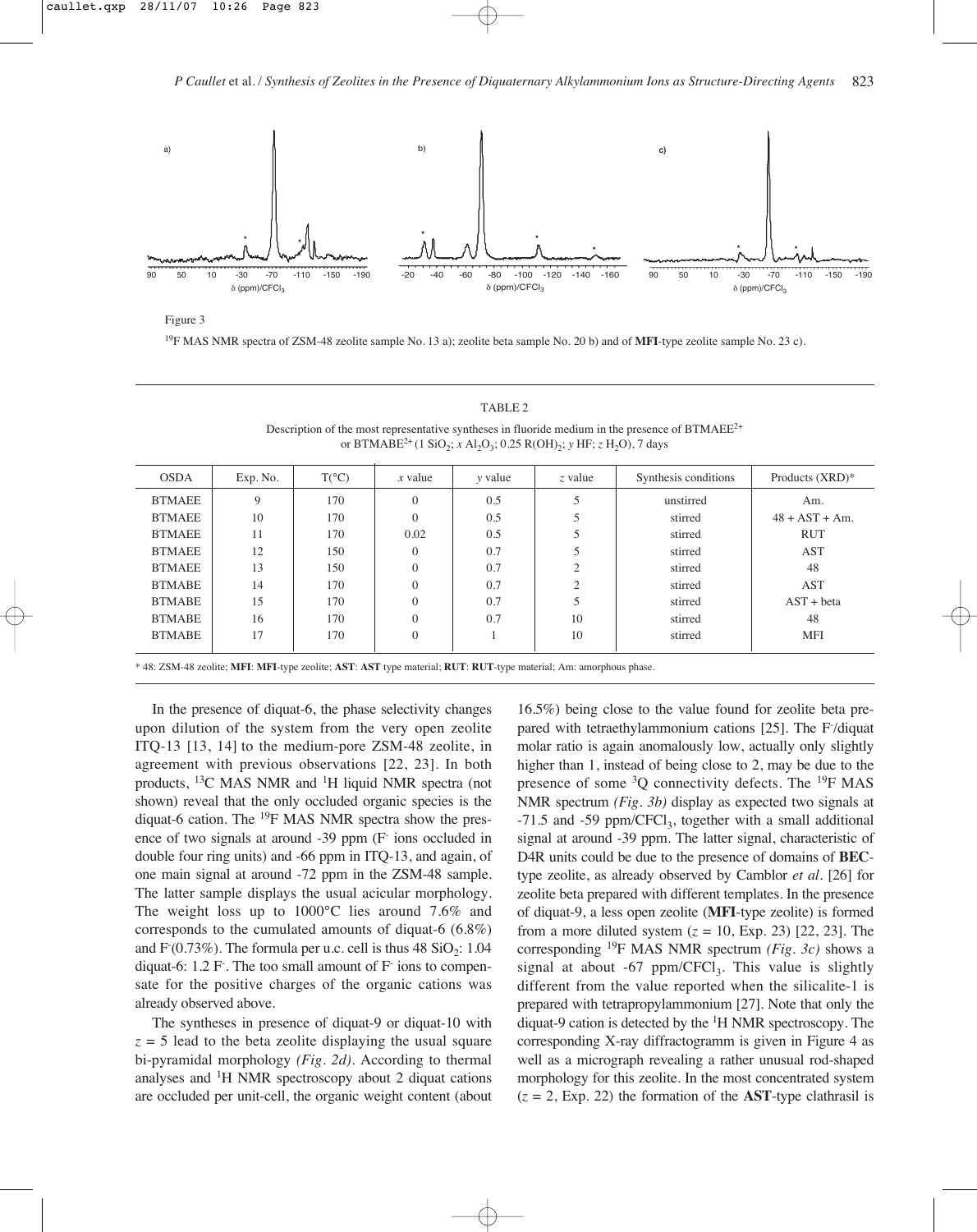#### TABLE 3

Description of the most representative syntheses in fluoride medium in the presence of the *n*-diquat (1 SiO<sub>2</sub>; 0.25 *n*-diquat(OH)<sub>2</sub>; 0.5 HF); *z* H<sub>2</sub>O), 170°C, 7 days

| Experiment No. | Nature of the template | z value | Synthesis conditions | Products (From XRD) |
|----------------|------------------------|---------|----------------------|---------------------|
| 18             | diquat-6               |         | stirred              | $ITQ-13$            |
| 19             | diquat-6               | $10-20$ | unst. or stirred     | $ZSM-48$            |
| 20             | diquat-9               |         | unst. or stirred     | beta                |
| 21             | $diquat-10$            |         | unst. or stirred     | beta                |
| 22             | diquat-9               | ↑       | unstirred            | <b>AST</b>          |
| 23             | diquat-9               | 10      | unstirred            | <b>MFI</b>          |
| 24             | diquat-5               | $2 - 5$ | stirred              | <b>AST</b>          |
| 25             | diquat-5               | 10      | stirred              | $ZSM-48$            |



clearly unexpected and is actually due to the fact that, under these conditions, the only evidenced occluded species are the  $N(CH_3)_4^+$  or  $N(CH_3)_3$  species arising from the degradation of the diquat-9 cation.

Finally, the use of the diquat-5 cation leads to the formation of the ZSM-48 zeolite or of the **AST**-type clathrasil, according to whether the system is diluted or concentrated (Exp. 25 or 24 respectively). The  $^{19}$ F MAS NMR spectrum of the ZSM-48 sample displays again a main characteristic signal at about -72 ppm, the liquid  ${}^{1}H$  NMR spectrum showing the presence of the only diquat-5 species. On the contrary, in the **AST**-type material, only the  $N(CH_3)_4^+$ or  $N(CH_3)$ <sub>3</sub> species are evidenced by <sup>1</sup>H NMR spectroscopy.

# **CONCLUSION**

Two new SDAs associating both the quaternary ammonium and ether chemical functions, namely the bis (*n*-trimethylaminoethyl)ether and the bis (*n*-trimethylaminobuthyl) ether were used in hydroxide and fluoride media. Although these

templates decompose more or less strongly, depending on the synthesis conditions, they allow the crystallisation of pure ZSM-48 zeolite samples, mainly in the purely siliceous form. Used in purely siliceous systems, the 5-,6-,8- and 9-diquat cations led in fluoride media to several zeolites, namely, ZSM-48, **ITH**-, **BEA**- and **MFI**-type zeolites. ZSM-48 is obtained in the less concentrated systems in the presence of diquat-5 and diquat-6, whereas in more concentrated systems **AST**-type material or ITQ-13 (**ITH**) zeolite are obtained, respectively. The latter formation of **AST**-type material is related to the observed lower stability of diquat-5 compared to diquat-6 in these conditions. Diquat-9 and diquat-10 led to beta zeolite. Concentration of the reaction mixture in the presence of diquat-9 led to the **AST**-type material (degradation of the template), whereas dilution of the system allows the formation of a **MFI**-type zeolite. The relationships between the morphological features of the templates and the porosity characteristics of the obtained zeolite (monoor tri-dimensional system of channels delimited by 10- or 12-membered rings) are clearly very complex and are strongly influenced by the other synthesis parameters.